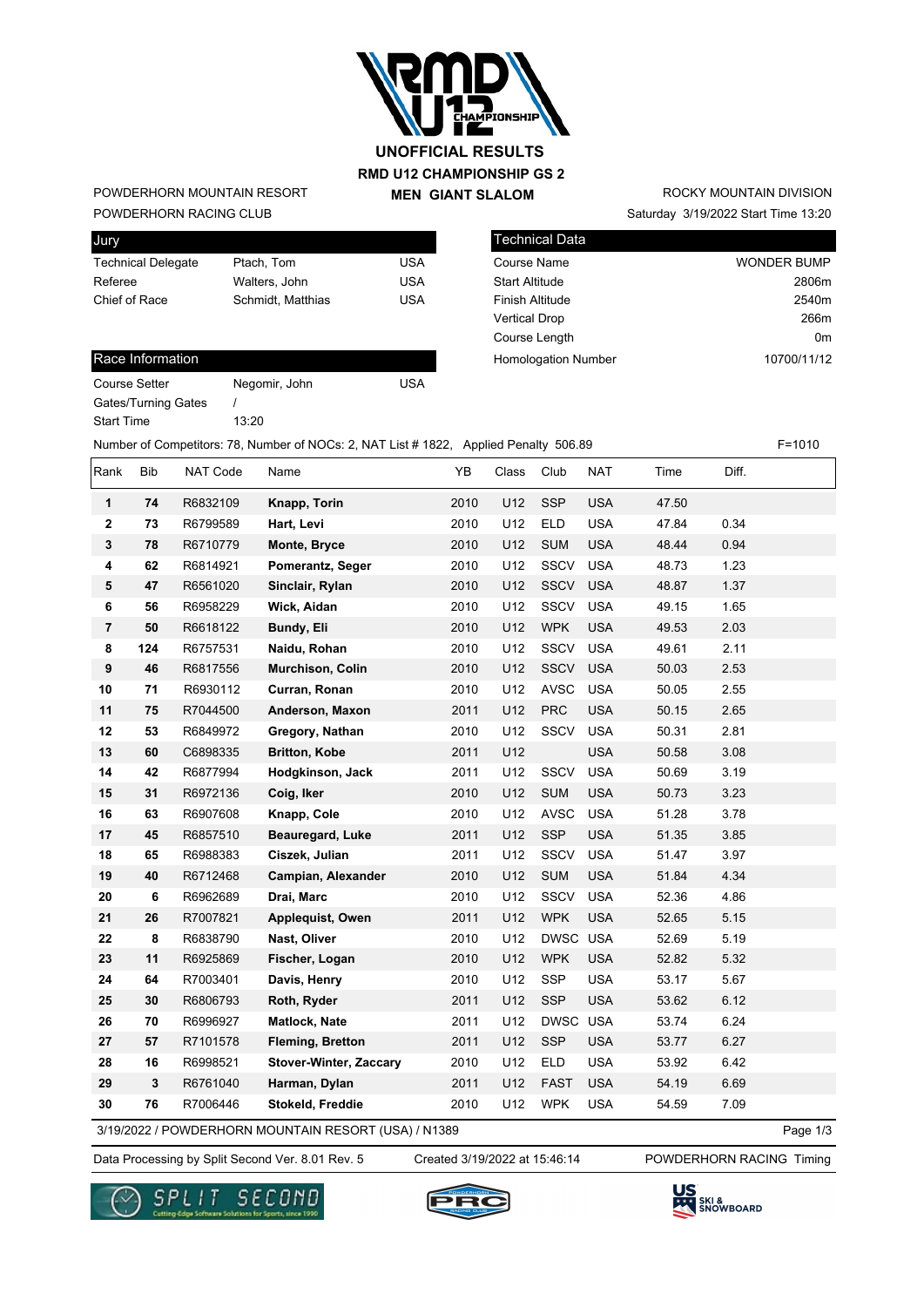# **RMD U12 CHAMPIONSHIP GS 2 MEN GIANT SLALOM UNOFFICIAL RESULTS**

POWDERHORN RACING CLUB POWDERHORN MOUNTAIN RESORT

# ROCKY MOUNTAIN DIVISION

|  | Saturday 3/19/2022 Start Time 13:20 |  |
|--|-------------------------------------|--|
|--|-------------------------------------|--|

| Rank | Bib            | NAT Code | Name                              | YB   | Class | Club             | NAT        | Time    | Diff. |  |
|------|----------------|----------|-----------------------------------|------|-------|------------------|------------|---------|-------|--|
| 31   | 17             | R6925470 | Tankersley, Jackson               | 2011 | U12   | <b>WPK</b>       | <b>USA</b> | 54.61   | 7.11  |  |
| 32   | 58             | R6923931 | Pratt, Thomas                     | 2010 | U12   | <b>ELD</b>       | <b>USA</b> | 54.77   | 7.27  |  |
| 33   | 44             | R6792298 | Lyga, Boden                       | 2011 | U12   | <b>TEL</b>       | <b>USA</b> | 54.90   | 7.40  |  |
| 34   | 23             | R6770003 | Wickstrom, Griffin Green Mac 2010 |      | U12   | <b>SUM</b>       | <b>USA</b> | 54.95   | 7.45  |  |
| 35   | 13             | R6914826 | Whelan, Jack                      | 2010 | U12   | <b>SSP</b>       | <b>USA</b> | 55.17   | 7.67  |  |
|      | 122            | R6676499 | Schultz, Luke                     | 2010 | U12   | <b>FAST</b>      | <b>USA</b> | 55.17   | 7.67  |  |
| 37   | $\overline{7}$ | R6715841 | Johnson, Morgan                   | 2010 | U12   | <b>TEL</b>       | <b>USA</b> | 55.23   | 7.73  |  |
| 38   | 10             | R6871212 | Mennen, Peter                     | 2010 | U12   | <b>SSP</b>       | <b>USA</b> | 55.25   | 7.75  |  |
| 39   | 5              | R7060169 | Somme, Marius                     | 2011 | U12   | <b>CBMST USA</b> |            | 55.35   | 7.85  |  |
| 40   | 36             | R6920717 | Middledorf, Dillon                | 2010 | U12   | <b>SSP</b>       | <b>USA</b> | 55.62   | 8.12  |  |
| 41   | 52             | R6865038 | Allen, Parker                     | 2011 | U12   | <b>TEL</b>       | <b>USA</b> | 55.84   | 8.34  |  |
| 42   | 49             | R7129801 | Morstad, Chase                    | 2011 | U12   | <b>PRC</b>       | <b>USA</b> | 55.99   | 8.49  |  |
| 43   | 77             | R6830650 | Dumond, Felix                     | 2011 | U12   | <b>ELD</b>       | <b>USA</b> | 56.29   | 8.79  |  |
| 44   | 69             | R6790580 | Arndt, Graham                     | 2011 | U12   | <b>TEL</b>       | <b>USA</b> | 56.80   | 9.30  |  |
| 45   | 25             | R6999970 | Kutsch, Nikolas                   | 2010 | U12   | <b>SUM</b>       | <b>USA</b> | 56.81   | 9.31  |  |
| 46   | 51             | R6841814 | <b>Watkins, Brendan</b>           | 2011 | U12   | <b>WPK</b>       | <b>USA</b> | 57.18   | 9.68  |  |
| 47   | $\mathbf{1}$   | R6794237 | Napoli, Giovanni                  | 2011 | U12   | <b>SSCV</b>      | <b>USA</b> | 57.31   | 9.81  |  |
| 48   | 28             | R6901894 | Guziur, Kieran                    | 2011 | U12   | <b>WPK</b>       | <b>USA</b> | 57.71   | 10.21 |  |
| 49   | 61             | R7059270 | Eydenberg, Graham                 | 2011 | U12   | <b>AVSC</b>      | <b>USA</b> | 57.87   | 10.37 |  |
| 50   | 18             | X6982113 | <b>Stevens, James</b>             | 2010 | U12   | <b>CBMST</b>     |            | 58.15   | 10.65 |  |
| 51   | 9              | R6918366 | <b>Clemens, Thomas</b>            | 2010 | U12   | DWSC USA         |            | 58.32   | 10.82 |  |
| 52   | 67             | R6841698 | Spuhler, Didier                   | 2011 | U12   | <b>ELD</b>       | <b>USA</b> | 58.94   | 11.44 |  |
| 53   | 39             | R7071115 | Eggebraten, Soren                 | 2011 | U12   | <b>CBMST USA</b> |            | 59.60   | 12.10 |  |
| 54   | 21             | R7054746 | Volk, William                     | 2011 | U12   | <b>SSP</b>       | <b>USA</b> | 59.68   | 12.18 |  |
|      | 34             | R6923396 | Murphy, Luke                      | 2010 | U12   | <b>PRC</b>       | <b>USA</b> | 59.68   | 12.18 |  |
| 56   | 14             | R7065196 | Loboda, Yaroslav                  | 2011 | U12   | AVSC             | <b>USA</b> | 1:00.07 | 12.57 |  |
| 57   | $\mathbf 2$    | R6808657 | Zukosky, Evan                     | 2011 | U12   | <b>SSP</b>       | <b>USA</b> | 1:01.41 | 13.91 |  |
| 58   | 38             | R7060080 | Boxer, Eugene                     | 2011 | U12   | <b>AVSC</b>      | <b>USA</b> | 1:01.54 | 14.04 |  |
| 59   | 68             | R6762184 | <b>Starrett, Thacher</b>          | 2010 | U12   | ELD              | <b>USA</b> | 1:03.96 | 16.46 |  |
| 60   | 54             | X7041372 | Perarnaud, Sebastien              | 2010 | U12   | <b>ELD</b>       |            | 1:04.17 | 16.67 |  |
| 61   | 20             | R6846922 | Lachowitzer, Zachary              | 2011 | U12   | <b>FAST</b>      | <b>USA</b> | 1:04.27 | 16.77 |  |
| 62   | 33             | R6959935 | <b>Cummins, Jude</b>              | 2011 | U12   | <b>ELD</b>       | <b>USA</b> | 1:04.32 | 16.82 |  |
| 63   | 4              | R7132635 | <b>Block, Colby</b>               | 2011 | U12   | <b>CBMST USA</b> |            | 1:05.32 | 17.82 |  |
| 64   | 29             | R6788189 | Kuehl, Liam                       | 2011 | U12   | <b>FAST</b>      | <b>USA</b> | 1:05.61 | 18.11 |  |
|      | 41             | R7096107 | Slosberg, Maddox                  | 2010 | U12   | <b>TEL</b>       | <b>USA</b> | 1:05.61 | 18.11 |  |
| 66   | 55             | R6930475 | Frost, Asa                        | 2010 | U12   | <b>FAST</b>      | <b>USA</b> | 1:07.17 | 19.67 |  |
| 67   | 12             | R7057927 | Leary, Steel                      | 2011 | U12   | <b>SSP</b>       | <b>USA</b> | 1:10.59 | 23.09 |  |

#### **NOT PERMITTED TO START**

| 15 | R7081446 | Martz Feige, Cody       | 2011 | U12 SSCV USA |            |
|----|----------|-------------------------|------|--------------|------------|
| 35 | R6927964 | Cournover, Shea         | 2010 | U12 SSCV USA |            |
| 43 | R6958180 | <b>Haskins, Charlie</b> | 2010 | $III2$ FID   | <b>USA</b> |

3/19/2022 / POWDERHORN MOUNTAIN RESORT (USA) / N1389

Data Processing by Split Second Ver. 8.01 Rev. 5 Created 3/19/2022 at 15:46:14 POWDERHORN RACING Timing

Created 3/19/2022 at 15:46:14

Page 2/3